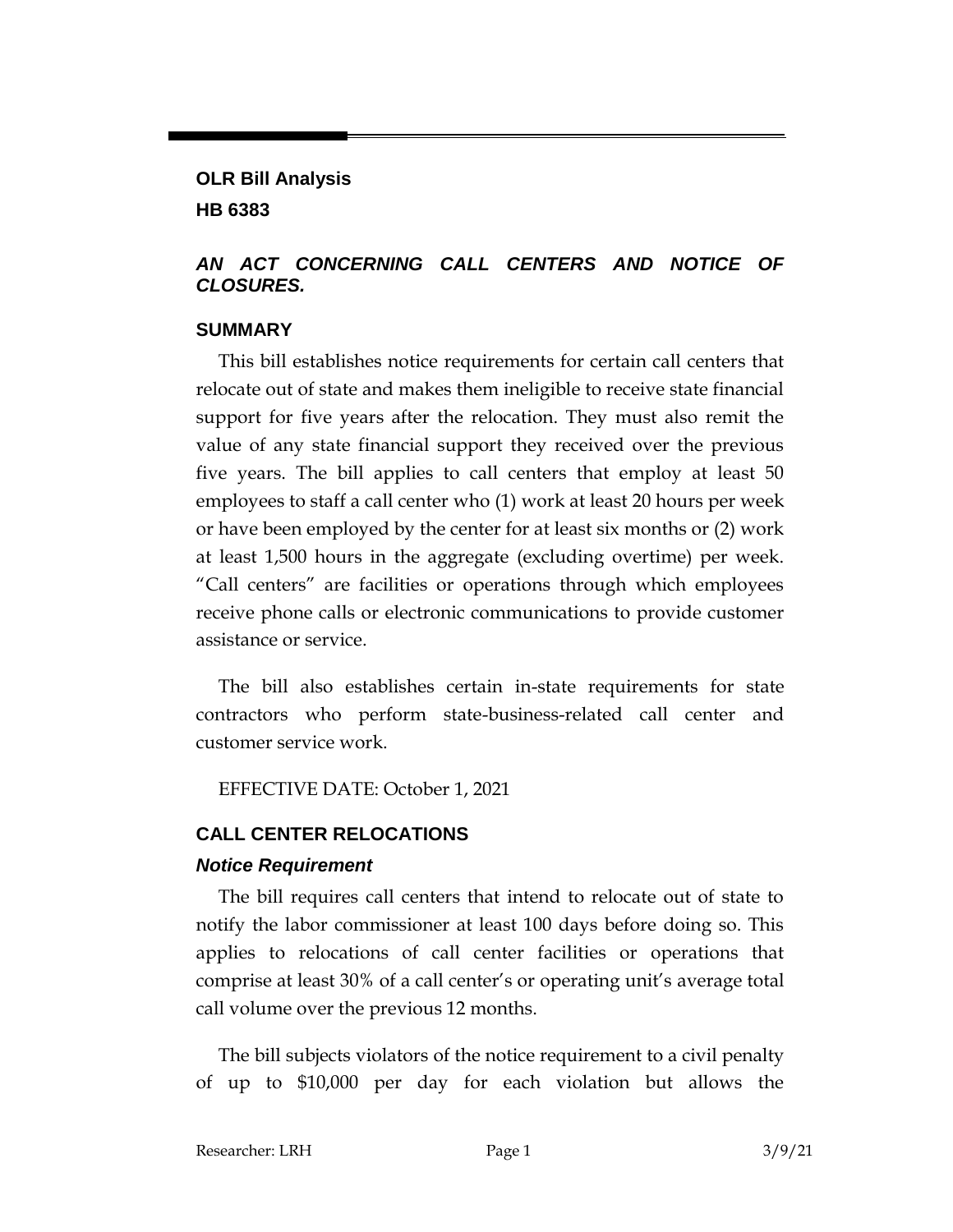commissioner to reduce the penalty for just cause.

### *Loss of State Financial Support*

The bill requires the labor commissioner to compile an annual list of each call center whose relocation was subject to the bill's notice requirement. He must make the list publicly available and prominently display a link to it on the Department of Labor website.

Under the bill, a call center on the list:

- 1. is ineligible for direct or indirect state grants, state guaranteed loans, state tax benefits, or other state financial support for five years after the list is published and
- 2. must remit the unamortized value of any state grant, guaranteed loan, state tax benefit, or other state financial support it received in the five-year period before it was placed on the list.

The bill allows the commissioner, in consultation with the appropriate agency, to waive the remittance requirement if the call center shows that the remittance would threaten state or national security, result in substantial job loss in the state, or harm the environment.

## **STATE CONTRACTOR REQUIREMENTS**

The bill requires each state agency head to ensure that for all new contracts or agreements entered into on or after October 1, 2021, all state-business-related call center and customer service work is performed by state contractors, or other agents or subcontractors, entirely within the state. If any of these entities perform work outside the state and add customer service employees who will perform work under the new contracts or agreements, the bill requires the new employees to be immediately employed within the state. In addition, any businesses subject to a contract or agreement before October 1, 2021, with terms that extend beyond October 1, 2023, must meet these in-state requirements if their contract is renewed.